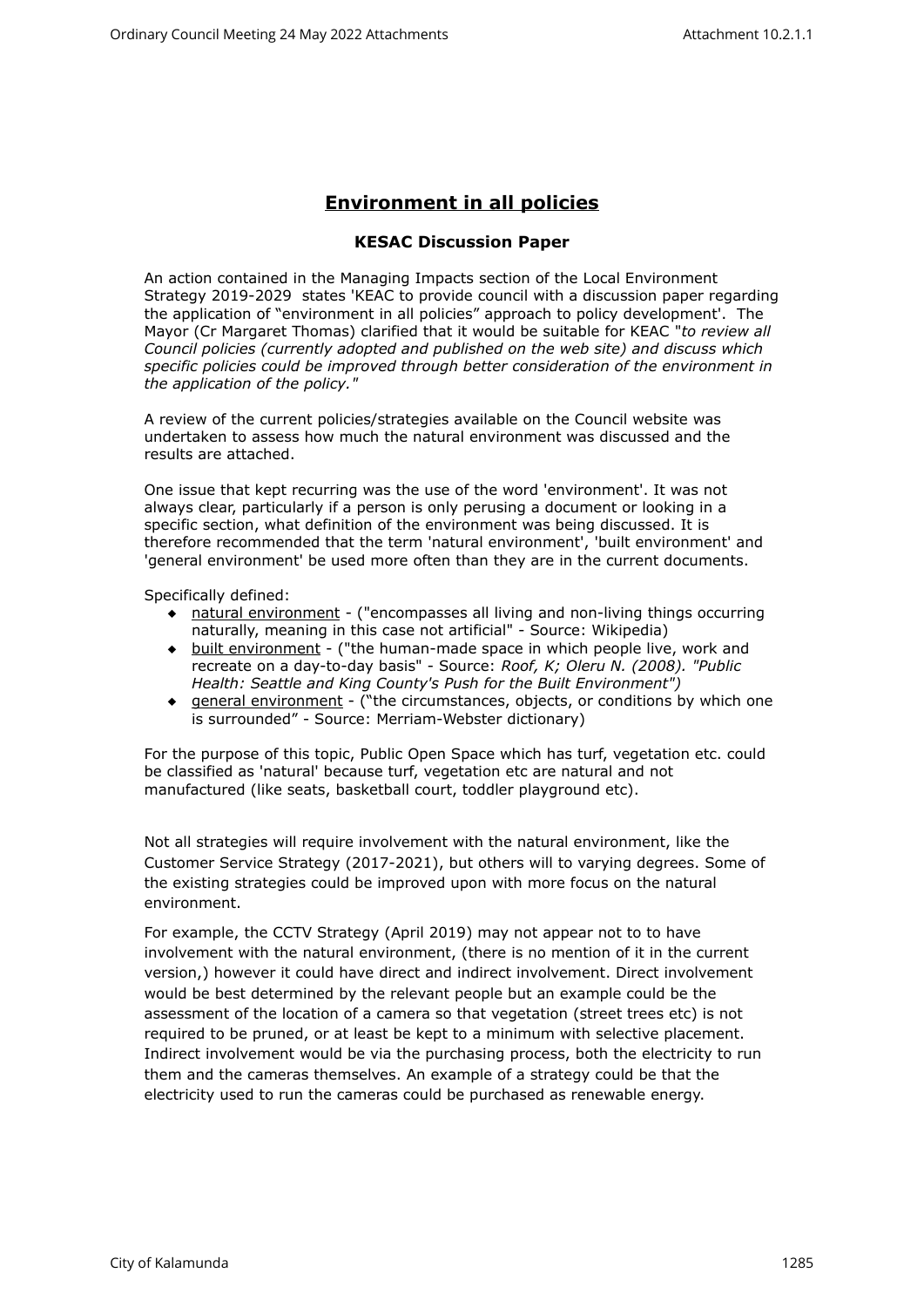The selection of cameras can be that they are more eco-friendly in terms of materials by having some recycled plastic as part of the manufacturing process, not contain materials harmful to the natural environment or have lower energy consumption and be more compact in design which in turn requires less packaging. Manufacturers who undertake 'green' or environmentally friendly manufacturing will promote that on websites and literature. In a practical sense any contract suppliers could be required to state and provide such claims in their supply tender documents and be included as one of the criteria for tender assessment.

(Another option might be for Council to have a Supply of Goods and Services Strategy to cover that issue for all of Council's procurement. Non-procurement parts of a strategy or a strategy without any procurement involved could discuss the environmental benefits.)

Not all strategies and actions involving the natural environment lie within Council's Asset Services Department. So who should 'own' the responsibility for including the natural environment in council documents?

The obvious answer is that everyone should 'own' this but development of, or updating of strategies is not undertaken regularly and are done so by different stakeholders. An effective approach to help ensure that the natural environment is always considered may be to have a single 'champion' providing guidance to people undertaking development and revision work.

List of environmental aspects to consider when drafting or revising council policies/strategies.

- 1. What might be the direct and indirect involvements with the natural environment be?
- 2. What part of the asset or service obtained by council could that be applied to? Such areas may be acquisition, installation and operational with subsets of maintenance plus consumables, or similar.
- 3. Purchase "green" or environmentally friendly assets or services and have this as one of the criteria for tender assessment.
- 4. Does this policy involve people being in the natural environment and if yes, what benefits (probably health) would that provide? For example, the Public Open Space Strategy (2018) lists the values of having POS and it reads a bit 'technical/clinical' all bunched up in a few paragraphs.
- 5. Asset specific strategic plans (Bicycle, CCTV, Non-Potable Water) could have more text in relation to how the natural environment could benefit from strategy outcomes (just in a general sense, not for each specific item,) and possibly how people would benefit from an improved environment.

Having discussion of the natural environment in policies keeps reinforcing the topic and even if there is not too much benefit for the natural environment from a strategy then at least the message is being reinforced in peoples minds and it indicates that the stakeholders who developed the strategy have considered the natural environment while drafting or revising the strategy.

Mark Schilling (KESAC committee member) 11 March 2022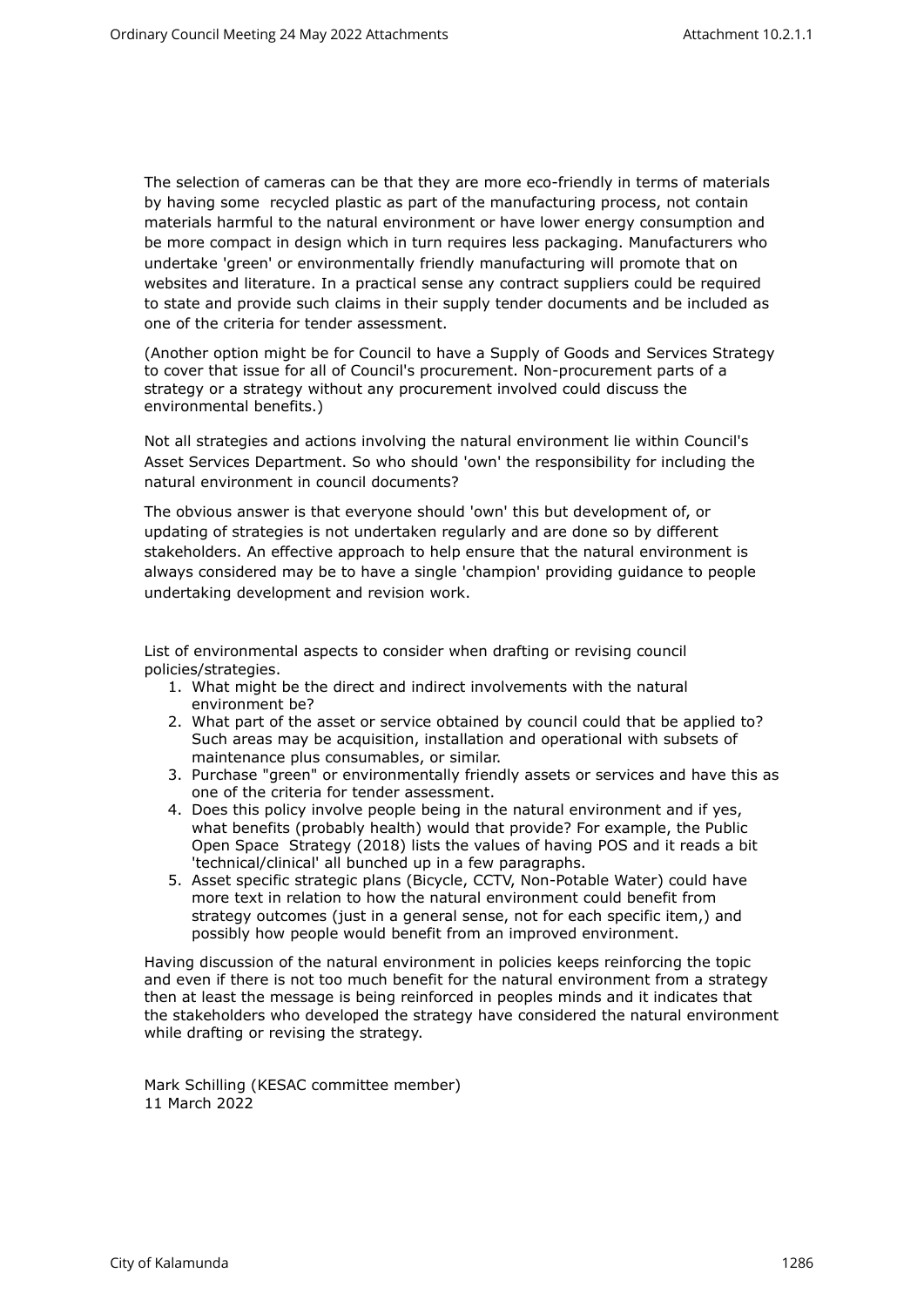| No.            | Doc. Title                                                                                   | topic<br>specifically<br>environmentally the context of<br>orientated? | environment<br>considered in<br>the document<br>subject? | Is the document Is the natural How is the natural environment been mentioned within the document?                                                                                                                                                                                                                                                                                                                                                                       |
|----------------|----------------------------------------------------------------------------------------------|------------------------------------------------------------------------|----------------------------------------------------------|-------------------------------------------------------------------------------------------------------------------------------------------------------------------------------------------------------------------------------------------------------------------------------------------------------------------------------------------------------------------------------------------------------------------------------------------------------------------------|
| 1              | <b>Activity Centres</b><br><b>Strategy (March</b><br>2021)                                   | <b>No</b>                                                              | <b>No</b>                                                | Nothing specifically about the natural environment                                                                                                                                                                                                                                                                                                                                                                                                                      |
| $\overline{2}$ | <b>Age Friendly</b><br><b>Strategy and</b><br><b>Action Plan</b><br>(2017)<br>(Refer Note 1) | <b>No</b>                                                              | <b>No</b>                                                | Neither the 'Workshop Themes' section nor the (public consultation) survey<br>section identified the natural environment as an element to be improved or<br>managed. POS issues were rubbish, more seating and maintenance.                                                                                                                                                                                                                                             |
| 3              | <b>Arts Strategy</b><br>(2019)                                                               | <b>No</b>                                                              | Partially                                                | In the 'Vision' it shows (diagrammatically) a link to the environment in general<br>amongst other links including tourism and states the City recognises there are<br>strong links (by the Arts Strategy) to tourism and the environment. (Does not<br>specifically state built environment or natural or natural environment but it reads<br>like natural is the one in mind.)<br>Has a list of City strategies that includes the Local Environment Strategy           |
| $\overline{4}$ | <b>Bicycle Plan</b><br>(Summary)<br>(2017)                                                   | <b>No</b>                                                              | <b>No</b>                                                | In the lists of benefits of cycling it states environmental benefits of cleaner air<br>and reduced green house gasses due to less car trips.                                                                                                                                                                                                                                                                                                                            |
| 5.             | <b>CCTV Strategy</b><br>(April 2019)                                                         | <b>No</b>                                                              | <b>No</b>                                                | No mention of the natural environment.                                                                                                                                                                                                                                                                                                                                                                                                                                  |
| 6              | Community<br>Engagement<br>Strategy (2017)                                                   | <b>No</b>                                                              | Partially                                                | Text in the Forward states that the City "  have maintained strong ties with our<br>environmental community, " (amongst others)<br>In the 'Risk' section the (natural) environment is listed as an impact in the<br>assessment of detriment to people when assessing a proposal to undertake<br>community engagement.<br>Engagement with environmental groups (Friends etc.) is listed and the 'LES' is<br>used as 'topic specific' and consultative workshop examples. |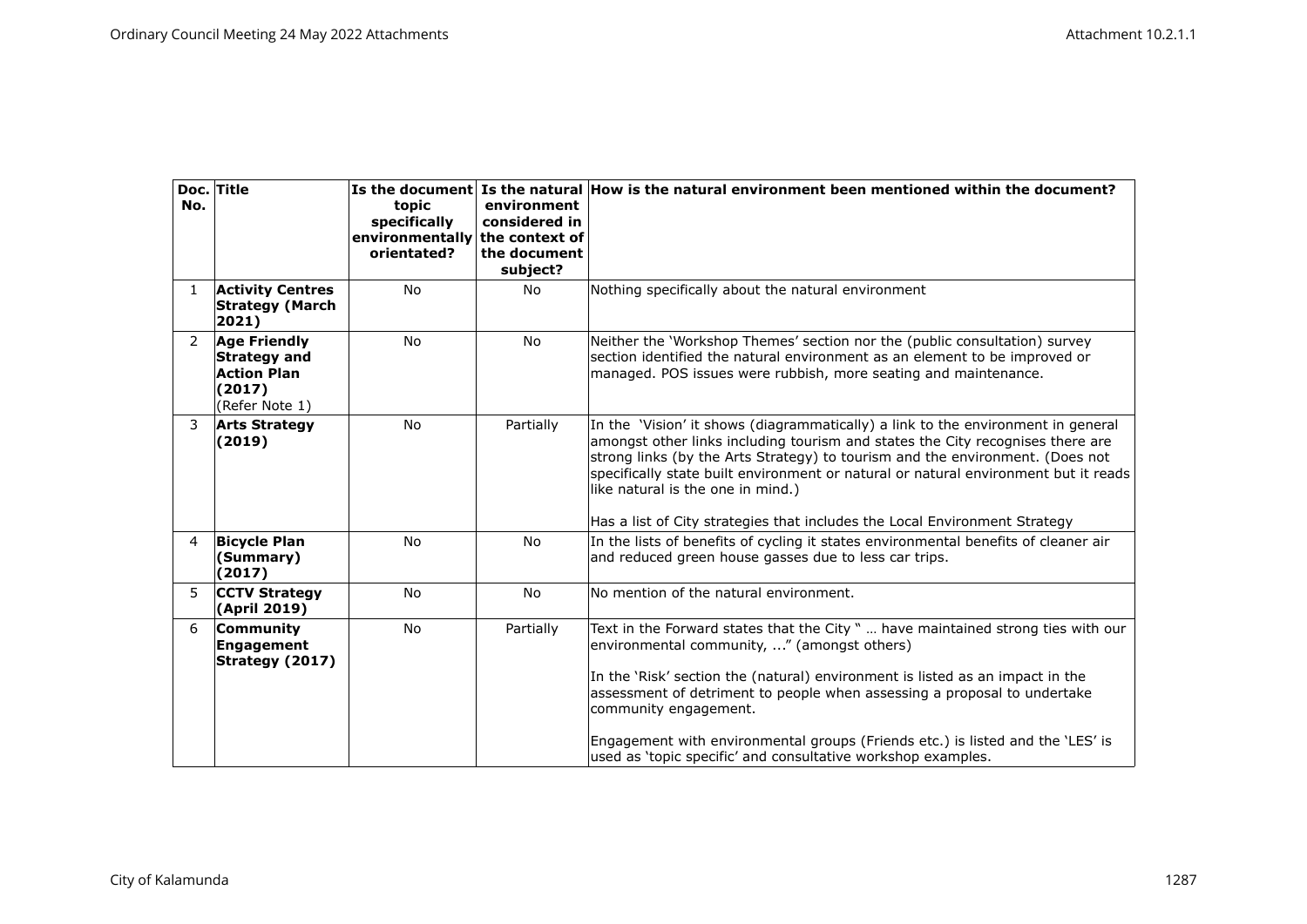|                 |                                                                                              |           |           | KEAC is mentioned as a Collaborative Strategy advisory/management approach.                                                                                                                                                                                                                                                                                                                                                                                                               |
|-----------------|----------------------------------------------------------------------------------------------|-----------|-----------|-------------------------------------------------------------------------------------------------------------------------------------------------------------------------------------------------------------------------------------------------------------------------------------------------------------------------------------------------------------------------------------------------------------------------------------------------------------------------------------------|
| $\overline{7}$  | Community<br><b>Health and</b><br><b>Wellbeing Plan</b><br>$(2018 - 2022)$                   | <b>No</b> | Partial   | Some mentions of the (natural) environment but mainly related to the<br>'environment' in general where the meaning can be taken as both natural and<br>built.                                                                                                                                                                                                                                                                                                                             |
| 8               | Community<br><b>Safety and Crime</b><br><b>Prevention</b><br>$(2020 - 2025)$                 | <b>No</b> | <b>No</b> | No mention.                                                                                                                                                                                                                                                                                                                                                                                                                                                                               |
| $\mathbf{q}$    | <b>Customer Service</b><br><b>Strategy (2017-</b><br>2021)                                   | <b>No</b> | <b>No</b> | No mention.                                                                                                                                                                                                                                                                                                                                                                                                                                                                               |
| 10 <sup>°</sup> | <b>Disability Access</b><br>and Inclusion<br>Plan (2017-<br>2022) (Refer Note<br>$ 1\rangle$ | No        | No        | Section 1.7 Progress and Achievements - Lists a partnership with Kalamunda<br>Education Support Centre (Senior and Primary) re an environmental volunteering<br>project                                                                                                                                                                                                                                                                                                                   |
| 11              | Economic<br><b>Development</b><br>Strategy (2018)                                            | <b>No</b> | <b>No</b> | No mention.                                                                                                                                                                                                                                                                                                                                                                                                                                                                               |
| 12              | Environmental<br><b>Land Use</b><br><b>Planning</b><br><b>Strategy (July</b><br>2019)        | Yes       | Yes       | "Goal<br>To compile a comprehensive report on the status of current natural<br>environmental factors and influences in the City, and develop strategies to<br>enhance and improve biodiversity and promote sustainable planning practises<br>which are sensitive and complementary to the existing natural ecosystem."<br>" The Environmental Land Use Planning Strategy will set out the objectives for<br>future planning and development with particular emphasis on the environment." |
| 13              | <b>Events Strategy</b><br>$(2014 - 2018)$                                                    | <b>No</b> | Partially | An objective was to incorporate environmental factors unique to the city into<br>events programes.                                                                                                                                                                                                                                                                                                                                                                                        |
| 14              | Industrial<br><b>Development</b><br><b>Strategy (Dec</b><br>2018)                            | <b>No</b> | Yes       | The document does discusses acknowledge environmental values and the need<br>to protect them throughout the document. There is a specific strategy (3.7) to<br>protect environmental values and another one for sustainable water use.                                                                                                                                                                                                                                                    |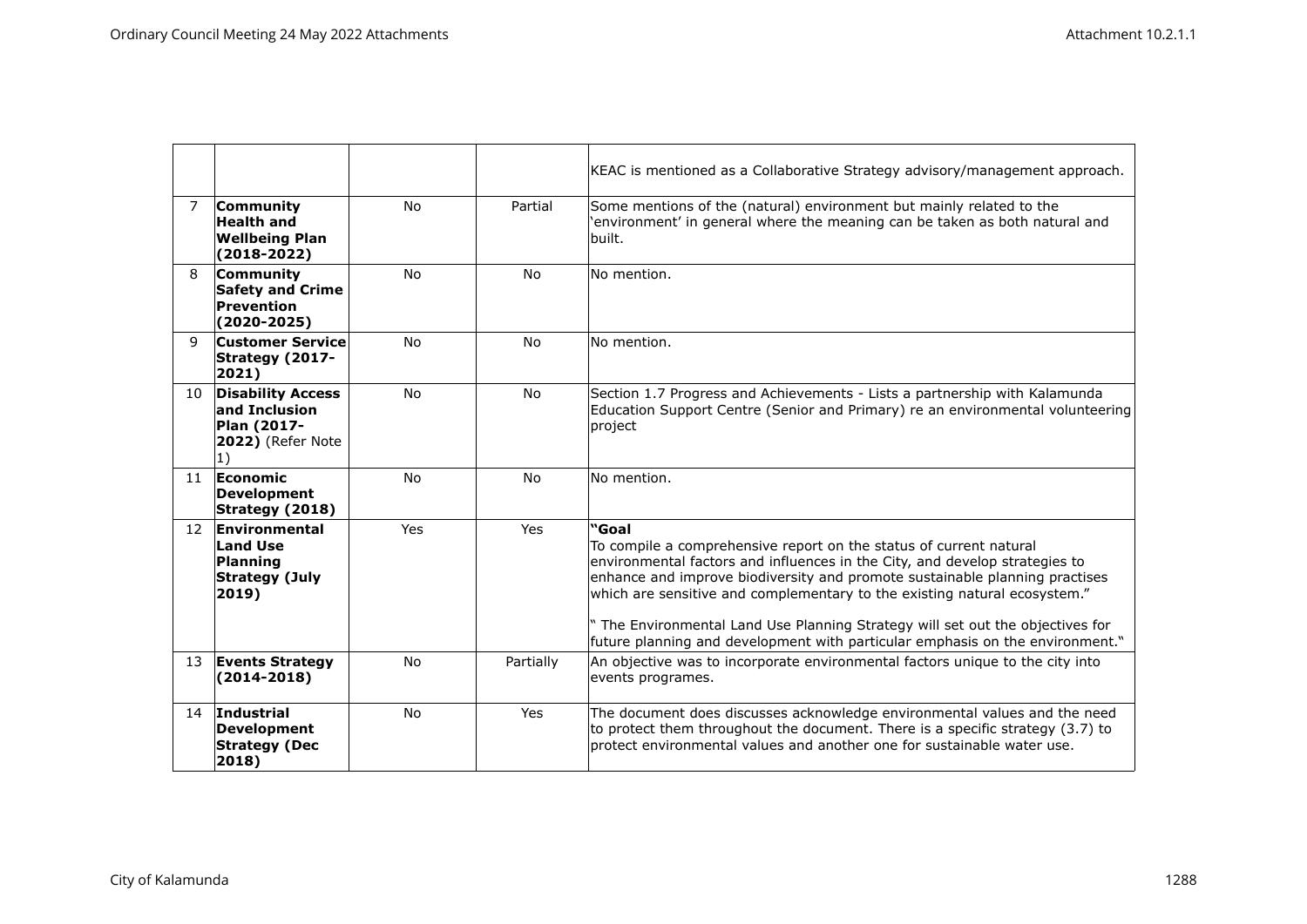| 15  | Innovate<br>Reconciliation<br>Action Plan -<br><b>Nov2019-</b><br>Nov2021)               | <b>No</b>  | <b>No</b> | Stated in general reference to other strategies and as an example of an area<br>where there was an employment opportunity to be explored for Aboriginal and<br>Torres Straight Islander people.                                                                                                                                                                    |
|-----|------------------------------------------------------------------------------------------|------------|-----------|--------------------------------------------------------------------------------------------------------------------------------------------------------------------------------------------------------------------------------------------------------------------------------------------------------------------------------------------------------------------|
| 16  | Kalamunda<br>Accountable,<br><b>Long Term</b><br><b>Financial Plan to</b><br>2023 (2013) | <b>No</b>  | Partially | States that 2.5% on net profits from any City property sales to go towards on<br>ground environmental projects.<br>Stated that asset management requires a balance of environmental values with<br>development.<br>Acknowledges that protection, management and promotion of natural<br>environment is required to ensure a lasting legacy for future generations. |
| 17  | Kalamunda<br>Achieving,<br><b>Corporate</b><br><b>Business Plan</b><br>$(2020 - 2024)$   | <b>No</b>  | <b>No</b> | "The purpose of Kalamunda Achieving is to outline the major projects, including<br>capital works and operational recurrent services and link these projects and<br>services to the key informing plans including Asset Plans, Long Term Financial<br>Plan and the Workforce Plan."                                                                                 |
| 18  | Kalamunda<br>Advancing,<br><b>Strategic</b><br><b>Community Plan</b><br>(2031)           | <b>No</b>  | Yes       | Mentions LES & ELUPS<br>Makes the distinction of 'natural environment' many times<br>Priority 2 - Kalamunda Clean & Green has 4 objectives (out of 12 objectives<br>from 4 Priorities in total)                                                                                                                                                                    |
| 19  | Kalamunda<br><b>Advocates</b><br>$(2019-2021)$                                           | <b>No</b>  | Yes       | Environment is included 'as an equal' with other issues to be addressed.                                                                                                                                                                                                                                                                                           |
| 20. | Kalamunda Clean<br>and Green, Local<br>Environment<br>Strategy (2019-<br>2029)           | <b>Yes</b> | Yes       | Entire document is about natural environment                                                                                                                                                                                                                                                                                                                       |
| 21  | Local<br><b>Biodiversity</b><br><b>Strategy (2020</b><br>DRAFT)<br>(Refer Note 2)        | Yes        | Yes       | Entire document is about natural environment                                                                                                                                                                                                                                                                                                                       |
| 22  | Local COVID 19                                                                           | <b>No</b>  | <b>No</b> | Nil                                                                                                                                                                                                                                                                                                                                                                |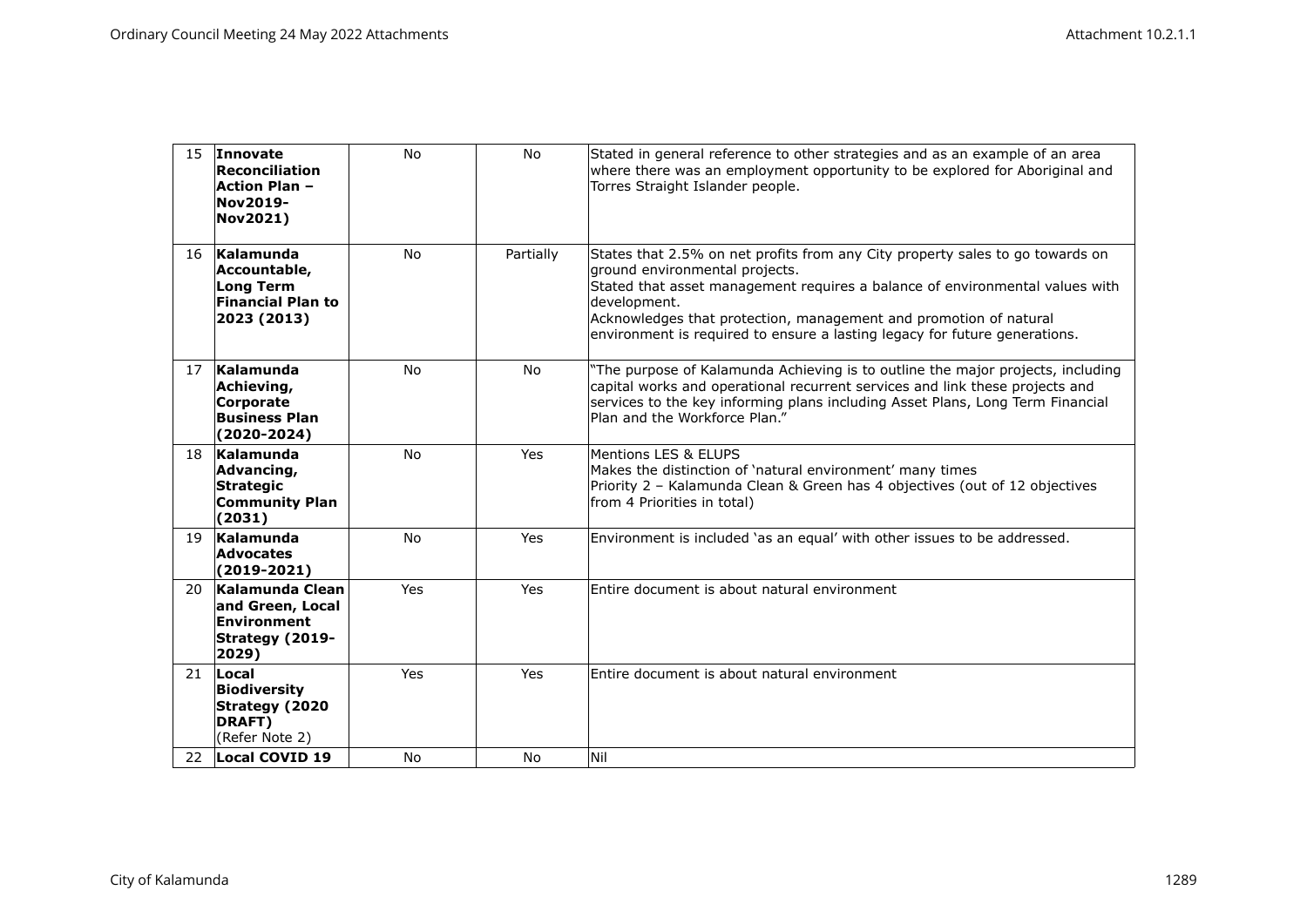|    | Preparedness<br>Plan (March<br>2020)                                            |           |           |                                                                                                                                                                                                                                                                                                                                                                                       |
|----|---------------------------------------------------------------------------------|-----------|-----------|---------------------------------------------------------------------------------------------------------------------------------------------------------------------------------------------------------------------------------------------------------------------------------------------------------------------------------------------------------------------------------------|
| 23 | Local Emergency<br>Management<br>Arrangements<br>(2020)                         | <b>No</b> | Yes       | Section 1.5 Aim of Recovery<br>The aim of recovery is the coordinated process of supporting emergency affected<br>communities in the reconstruction and restoration of physical infrastructure, the<br>environment and community, psycho social and economic wellbeing (Emergency<br>Management Act 2005)<br>Environment is included 'as an equal' with other issues to be addressed. |
| 24 | Local Housing<br>Strategy (July<br>$ 2021\rangle$                               | <b>No</b> | Yes       | Built and natural environments are distinguished several times.<br>Despite only having a specific two paragraph section the environment is included<br>'as an equal' with other issues to be addressed throughout the document.                                                                                                                                                       |
| 25 | <b>Local Planning</b><br>Strategy (2010)                                        | <b>No</b> | Yes       | The Executive Summary states "The main thrust of the Local Planning Strategy is<br>The protection of the natural environment and biodiversity "<br>Environment is included 'as an equal' with other issues to be addressed.                                                                                                                                                           |
| 26 | Non-Potable<br><b>Water Action</b><br><b>Plan (June 2020)</b><br>(Refer Note 3) | <b>No</b> | Minimal   | Only in the context of the 'hills environment" and the benefits of an MAR<br>providing environmental benefits.                                                                                                                                                                                                                                                                        |
|    | 27 Public Open<br><b>Space Strategy</b><br>(2018)                               | <b>No</b> | Yes       | Environment is included 'as an equal', if not more so, with other issues to be<br>laddressed.                                                                                                                                                                                                                                                                                         |
| 28 | Tourism<br>Development<br><b>Strategy (June</b><br>2019-2025)                   | <b>No</b> | Yes       | Environment is included 'as an equal' with other issues to be addressed.                                                                                                                                                                                                                                                                                                              |
| 29 | Urban Forest<br>Strategy (2020<br>DRAFT)<br>(Refer Note 2)                      | Yes       | Yes       | Entire document is about natural environment                                                                                                                                                                                                                                                                                                                                          |
| 30 | <b>Waste Strategy</b><br>$(2013 - 2022)$                                        | No        | Partially | Mentioned mainly in the context of 'environmental pressure' to minimise waste<br>but some comments re environmental impacts.                                                                                                                                                                                                                                                          |
| 31 | <b>Water Action</b><br>Plan (Sept 2009)                                         | <b>No</b> | Yes       | Environment is included 'as an equal' with other issues to be addressed.                                                                                                                                                                                                                                                                                                              |